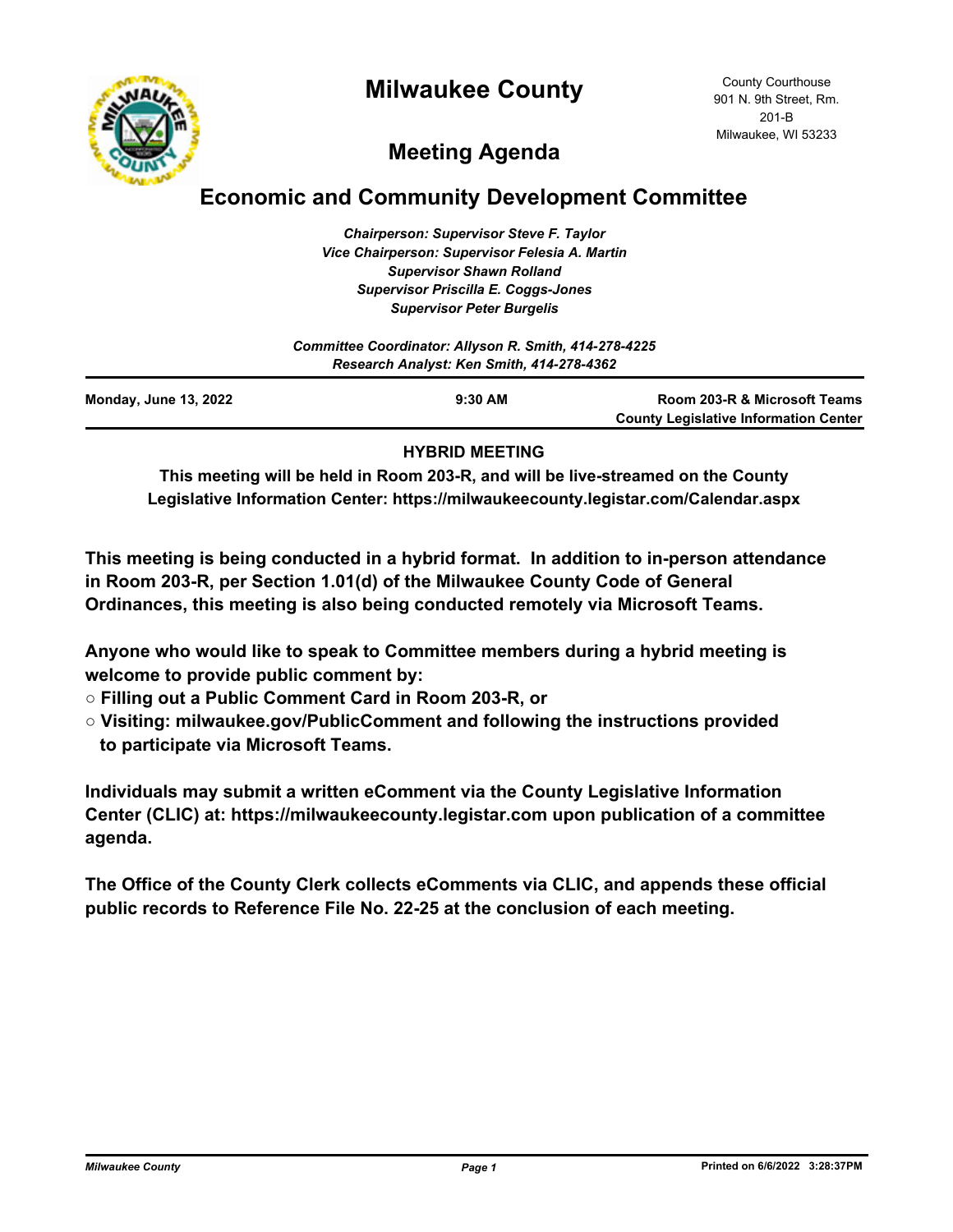#### Public Notice

*PLEASE TAKE NOTICE: Members of the Milwaukee County Board of Supervisors (County Board) who are not members of this committee may attend this meeting to participate or to gather information. Therefore, notice is hereby given that this meeting may constitute a meeting of the County Board and/or a meeting of one or more of the County Board's other committees, commissions, or task forces, although no action will be taken at this meeting by the County Board or any of its other committees, commissions, or task forces.*

*NOTICE: The Committee may consider and vote to recommend County Board adoption of a resolution related to the subject of any "information only" item listed on this agenda. The public will be offered the opportunity to comment on any such proposal at this meeting.*

## **Call To Order**

### **Roll Call**

#### **MILWAUKEE COUNTY BOARD OF SUPERVISORS - 1**

**1** [22-683](http://milwaukeecounty.legistar.com/gateway.aspx?m=l&id=/matter.aspx?key=12382) From the Chairwoman, Milwaukee County Board of Supervisors, providing an informational report regarding reimagining and modernizing the provision of human services in Milwaukee County. **(Considered by the Committees on Economic and Community Development; and Finance) (INFORMATIONAL ONLY UNLESS OTHERWISE DIRECTED BY THE COMMITTEE)**

> [22-683 REPORT](http://MilwaukeeCounty.legistar.com/gateway.aspx?M=F&ID=07dede02-3082-44b9-9edf-868983612797.pdf) *Attachments:* [22-683 COUNTY BOARD RESOLUTION](http://MilwaukeeCounty.legistar.com/gateway.aspx?M=F&ID=74e7dbad-9d04-401b-b91b-a0d68ddb1ba4.pdf)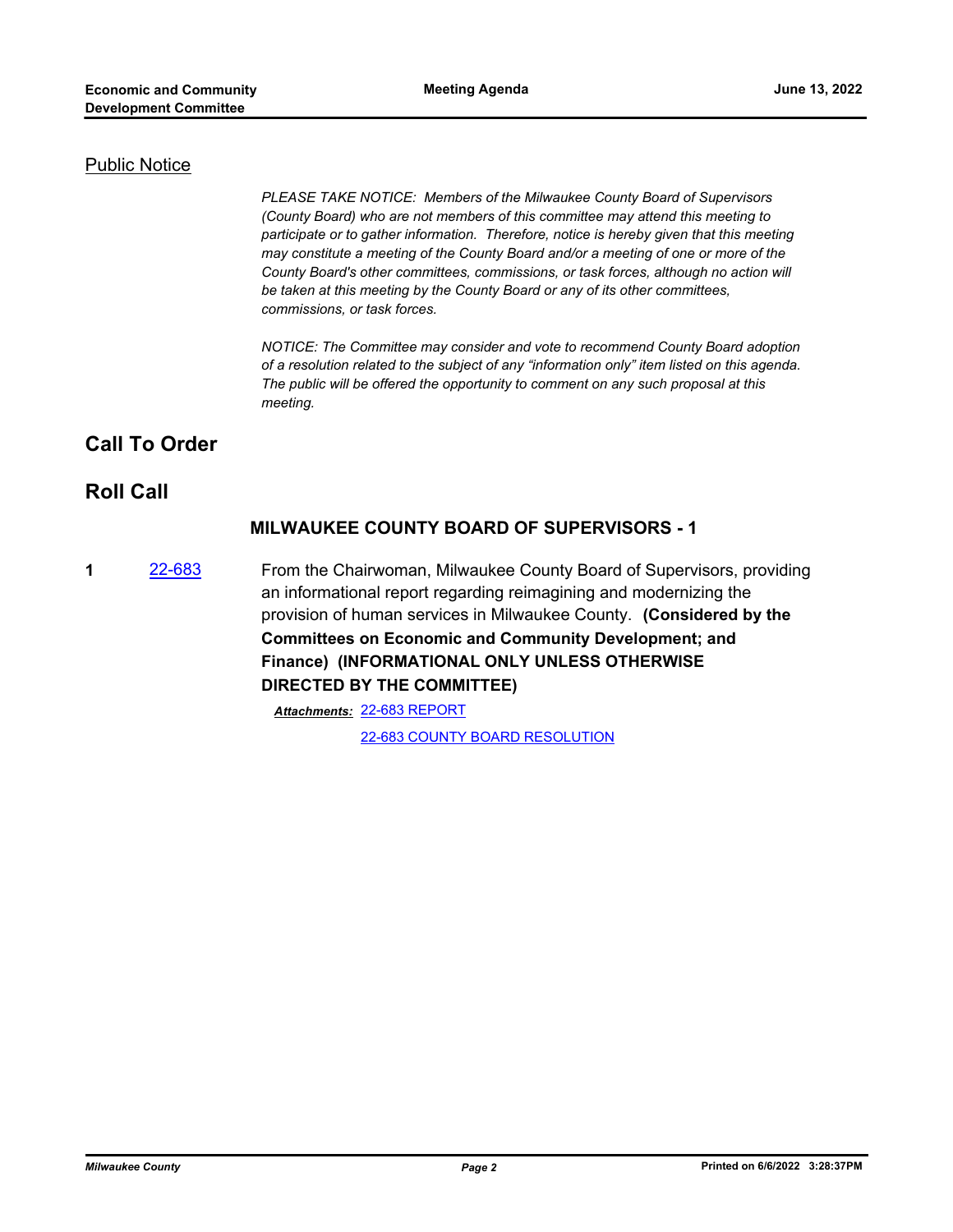#### **DEPARTMENT OF HEALTH AND HUMAN SERVICES - 1**

**2** [22-617](http://milwaukeecounty.legistar.com/gateway.aspx?m=l&id=/matter.aspx?key=12277) A report from the Director, Department of Health and Human Services, and the Director, Department of Administrative Services, providing further analysis on construction options for the Marica P. Coggs Human Services Center. **(Considered by the Committees on Economic and Community Development; and Finance) (INFORMATIONAL ONLY UNLESS OTHERWISE DIRECTED BY THE COMMITTEE)**

[22-617 REPORT](http://MilwaukeeCounty.legistar.com/gateway.aspx?M=F&ID=13e38118-1af7-4b49-bf9a-fb530cc86b0e.pdf) *Attachments:*

[22-617 ASBESTOS INSPECTION & SAMPLING REPORT \(79 pages\)](http://MilwaukeeCounty.legistar.com/gateway.aspx?M=F&ID=10f88d6e-352a-4304-8365-1c5db82a6049.pdf)

- [22-617 LIMITED LEAD PAINT INSPECTION](http://MilwaukeeCounty.legistar.com/gateway.aspx?M=F&ID=ff996775-c500-4042-aee5-e2ea0265953e.pdf)
- [22-617 INDOOR AIR QUALITY SAMPLING & WATER LINE INSPECTION \(36 p](http://MilwaukeeCounty.legistar.com/gateway.aspx?M=F&ID=2f7f1d2e-6273-4d1d-a90b-d3e5a0da0c4e.pdf)age)
- [22-617 FIT PLAN](http://MilwaukeeCounty.legistar.com/gateway.aspx?M=F&ID=881e9403-bc7b-43dd-ad0d-1c3aeaf97ca9.pdf)
- [22-617 POWERPOINT \(05/19/22\)](http://MilwaukeeCounty.legistar.com/gateway.aspx?M=F&ID=e60e47bf-458e-4482-b65b-20b870b76b0f.pdf)
- [22-617 COUNTY BOARD RESOLUTION](http://MilwaukeeCounty.legistar.com/gateway.aspx?M=F&ID=ee5e79d1-8d6c-4d74-98c5-6eb717861e67.pdf)

#### **ECONOMIC DEVELOPMENT DIVISION/ DEPARTMENT OF ADMINISTRATIVE SERVICES - 2**

**3** [22-710](http://milwaukeecounty.legistar.com/gateway.aspx?m=l&id=/matter.aspx?key=12409) From the Director of Administrative Services providing an informational presentation regarding Milwaukee County's Land Disposition Process. **(INFORMATIONAL ONLY UNLESS OTHERWISE DIRECTED BY THE COMMITTEE)**

[22-710 REPORT](http://MilwaukeeCounty.legistar.com/gateway.aspx?M=F&ID=9247b723-e8e2-499a-bddc-9f61743f9577.pdf) *Attachments:*

[22-710 POWERPOINT](http://MilwaukeeCounty.legistar.com/gateway.aspx?M=F&ID=c03a2163-55ec-4fe8-8052-4b7be6ba6192.pptx)

**4** [22-26](http://milwaukeecounty.legistar.com/gateway.aspx?m=l&id=/matter.aspx?key=11848) From the Director of Economic Development, Department of Administrative Services, providing an informational report regarding Milwaukee County property sales. **(INFORMATIONAL ONLY UNLESS OTHERWISE DIRECTED BY THE COMMITTEE)**

*Attachments:* [22-26 JUNE REPORT \(received 05/18/22\)](http://MilwaukeeCounty.legistar.com/gateway.aspx?M=F&ID=b8b3dcbb-e580-4be7-ac61-285139ce77bc.pdf)